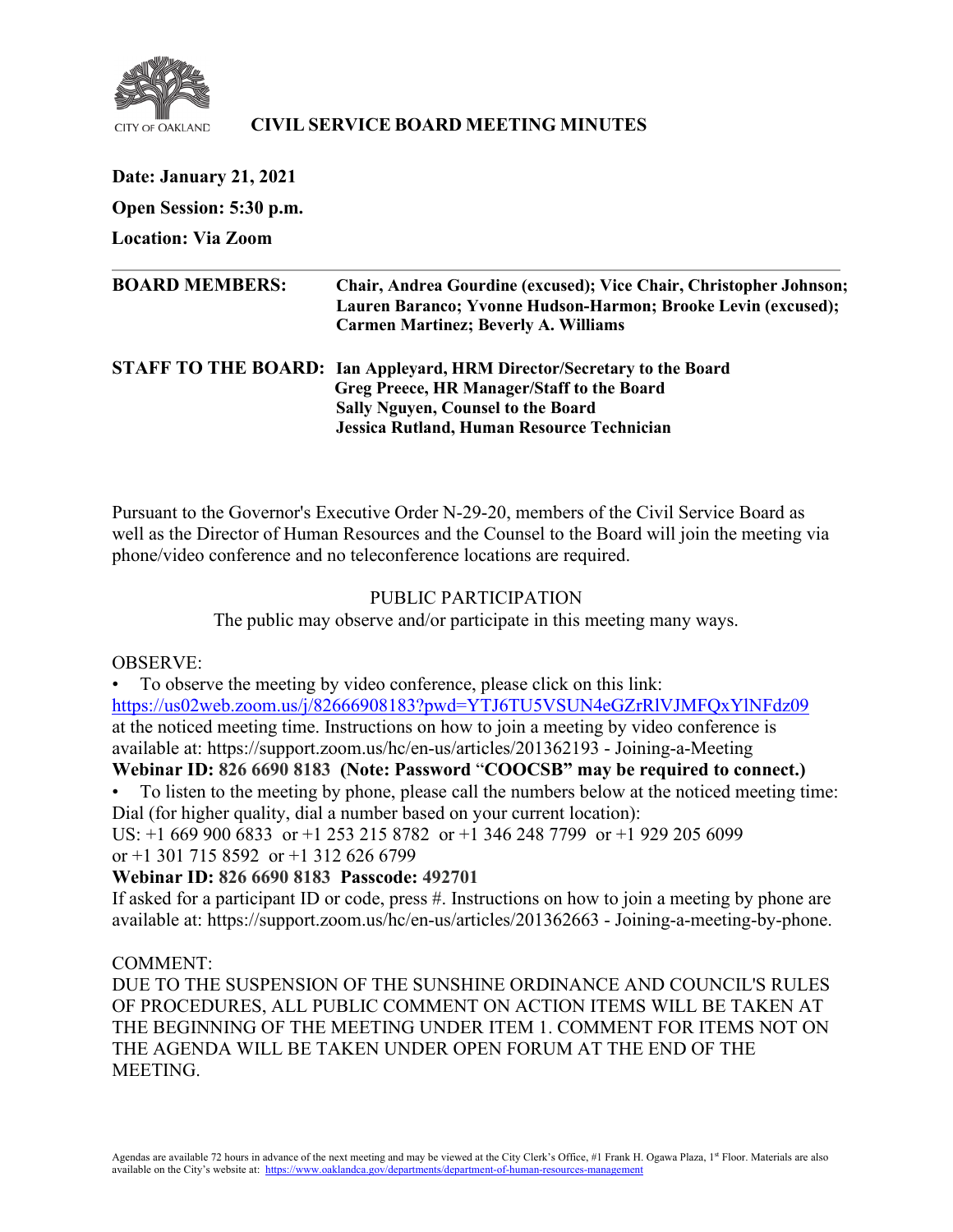There are two ways to make public comment within the time allotted for public comment on an eligible Agenda item.

• To comment by Zoom video conference, click the "Raise Your Hand" button to request to speak when Public Comment is being taken on an eligible agenda item at the beginning of the meeting. You will then be unmuted, during your turn, and allowed to participate in public comment. After the allotted time, you will then be re-muted. Instructions on how to "Raise Your Hand" is available at: https://support.zoom.us/hc/en-us/articles/205566129 - Raise-Hand-In-Webinar.

• To comment by phone, please call on one of the above listed phone numbers. You will be prompted to "Raise Your Hand" by pressing "\*9" to request to speak when Public Comment is being taken on an eligible agenda Item at the beginning of the meeting. You will then be unmuted, during your turn, and allowed to make public comments. After the allotted time, you will then be re-muted. Instructions of how to raise your hand by phone are available at: https://support.zoom.us/hc/en-us/articles/201362663 - Joining-a-meeting-by-phone.

If you have any questions, please email Greg Preece, Human Resources Manager at GPreece@oaklandca.gov. – Human Resources Management Department.

## **OPEN SESSION AGENDA**

## **ROLL CALL**

#### **1) PUBLIC COMMENT:**

## **COMMENT ON ALL ACTION ITEMS WILL BE TAKEN AT THIS TIME. COMMENTS FOR ITEMS NOT ON THE AGENDA WILL BE TAKEN DURING OPEN FORUM.**

#### **2) APPROVAL OF THE JANUARY 21, 2021 CIVIL SERVICE BOARD MEETING AGENDA**

ACTION

**ACTION** 

**45028 A motion was made by Board Member Hudson-Harmon and seconded by Board Member Martinez to approve the January 21, 2021 Civil Service Board Meeting Agenda as presented. The motion passed. Votes:** Board Member Ayes: 5 –Johnson, Williams, Baranco, Martinez, Hudson-Harmon

Board Member Noes: None Board Member Abstentions: None Board Members Absent: Gourdine, Levin

## **3) UPDATES, SECRETARY TO THE BOARD INFORMATION**

#### **4) CONSENT CALENDAR:**

a) Approval of Provisional Appointments (1)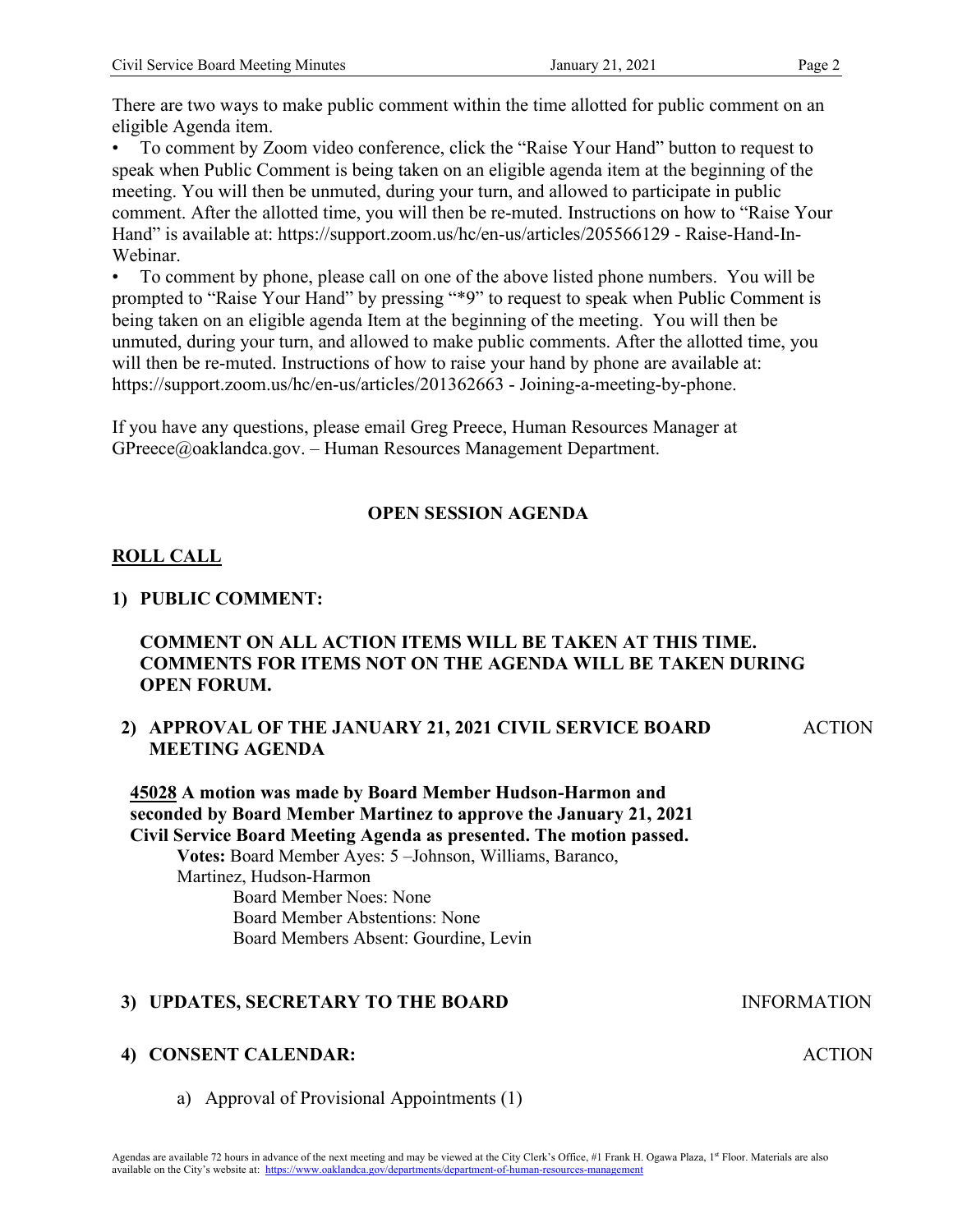- Housing & Community Development (1)
- b) Approval of Employee Requests for Leave of Absence (3)
	- City Auditor's Office (1)
	- Oakland Public Library (1)
	- Oakland Fire Department (1)
- c) Approval of Revised Classification Specifications (2)
	- Senior Center Director
	- Inspector General

## **45029 A motion was made by Board Member Baranco and seconded by Board Member Martinez to approve the January 21, 2021 Civil Service Board Meeting Consent Calendar as presented. The motion passed.**

**Votes:** Board Member Ayes: 5 –Johnson, Williams, Baranco, Martinez, Hudson-Harmon Board Member Noes: None Board Member Abstentions: None Board Members Absent: Gourdine, Levin

## **5) OLD BUSINESS:**

a) Approval of December 17, 2020 Civil Service Board Meeting Minutes ACTION

## **45030 A motion was made by Board Member Baranco and seconded by Board Member Williams to approve the December 17, 2020 Civil Service Board Meeting Minutes. The motion passed.**

**Votes:** Board Member Ayes: 4 –Johnson, Williams, Baranco, Martinez

Board Member Noes: None Board Member Abstentions: Hudson-Harmon Board Members Absent: Gourdine, Levin

- b) Determination of Schedule of Outstanding Board Items **INFORMATION**
- c) Informational Report on the Status of Temporary Assignments for Temporary Contract Service Employees (TCSEs) and Exempt Limited Duration Employees (ELDEs) Including a Report of the Names, Hire Dates, and Departments of all ELDE's and TCSEs in INFORMATION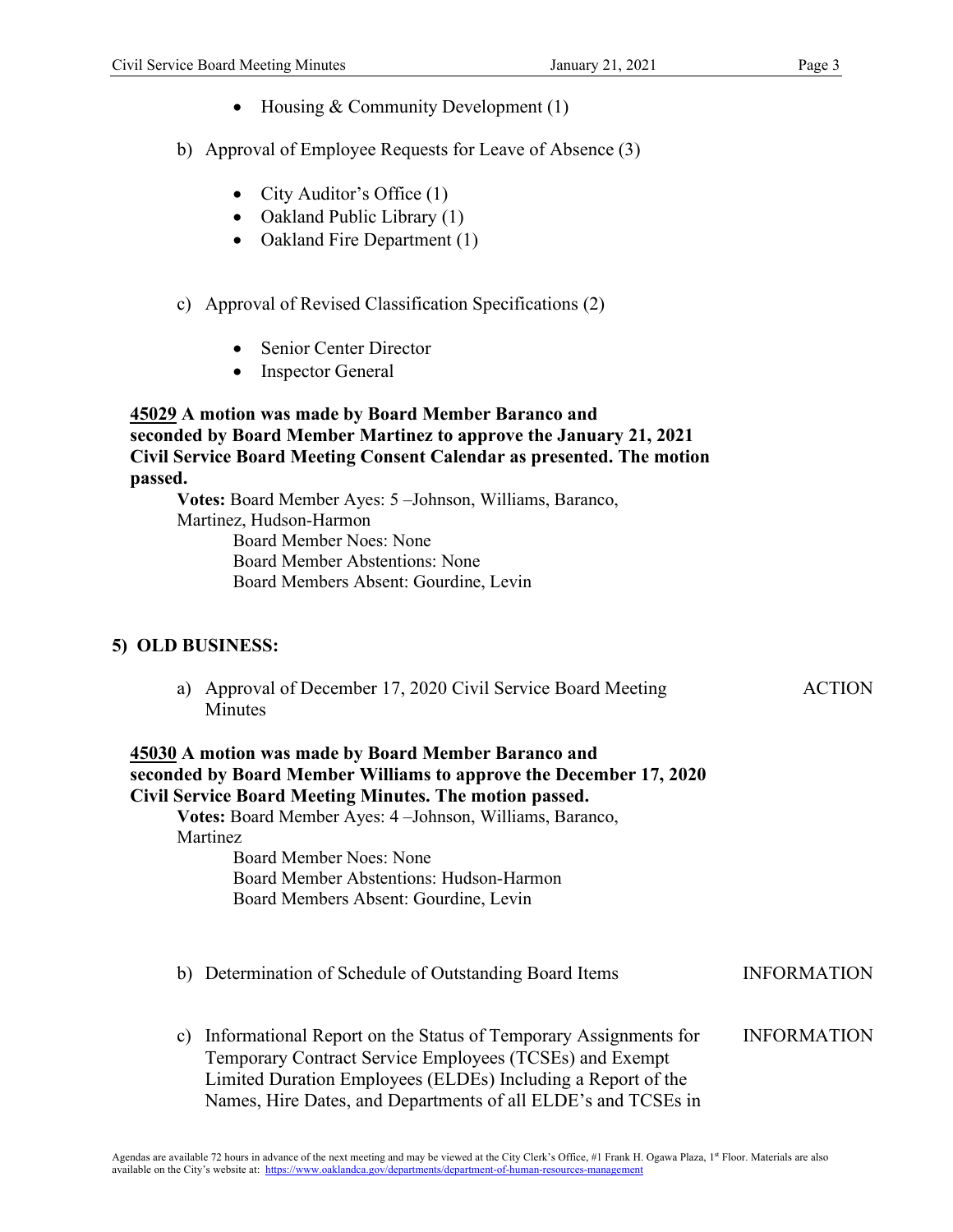Accordance with the Memorandum of Understanding Between the City and Local 21

d) Update on Common Class Study INFORMATION e) Deputy Director of Workplace and Employment Standards – Follow up discussion from the November 19, 2020 meeting INFORMATION

**\*Item 5e moved to February 18, 2021 Civil Service Board Meeting Agenda**

## **6) NEW BUSINESS:**

| a) City Council Zero Tolerance Policy Legislation                                                                                                                                                                      | <b>INFORMATION</b> |
|------------------------------------------------------------------------------------------------------------------------------------------------------------------------------------------------------------------------|--------------------|
| b) Update Regarding Measure Q Hiring Efforts                                                                                                                                                                           | <b>INFORMATION</b> |
| c) Quarterly Update per Section 3.04(f) of the Personnel Manual of the<br>Civil Service Board ("Civil Service Rules") Providing Status of all<br><b>Classification Specifications Revisions Currently Under Review</b> | <b>INFORMATION</b> |

## **7) OPEN FORUM**

## **8) ADJOURNMENT**

## **45031 A motion was made by Board Member Hudson-Harmon and seconded by Board Member Williams to adjourn the meeting. The motion passed and the meeting was adjourned at 6:17pm.**

**Votes:** Board Member Ayes: 5 –Johnson, Williams, Baranco, Martinez, Hudson-Harmon Board Member Noes: None Board Member Abstentions: Board Members Absent: Gourdine, Levin

NOTE: The Civil Service Board meets on the 3rd Thursday of each month. The next meeting is scheduled to be held on Thursday, February 18, 2021. All materials related to agenda items must be submitted by Thursday, February 4, 2021. For any materials over 100 pages, please also submit an electronic copy of all materials.

Submit items via email or U.S. Mail to:

City of Oakland - Civil Service Board 150 Frank H. Ogawa Plaza, 2nd floor Oakland, CA 94612 [civilservice@oaklandca.gov](mailto:civilservice@oaklandca.gov)